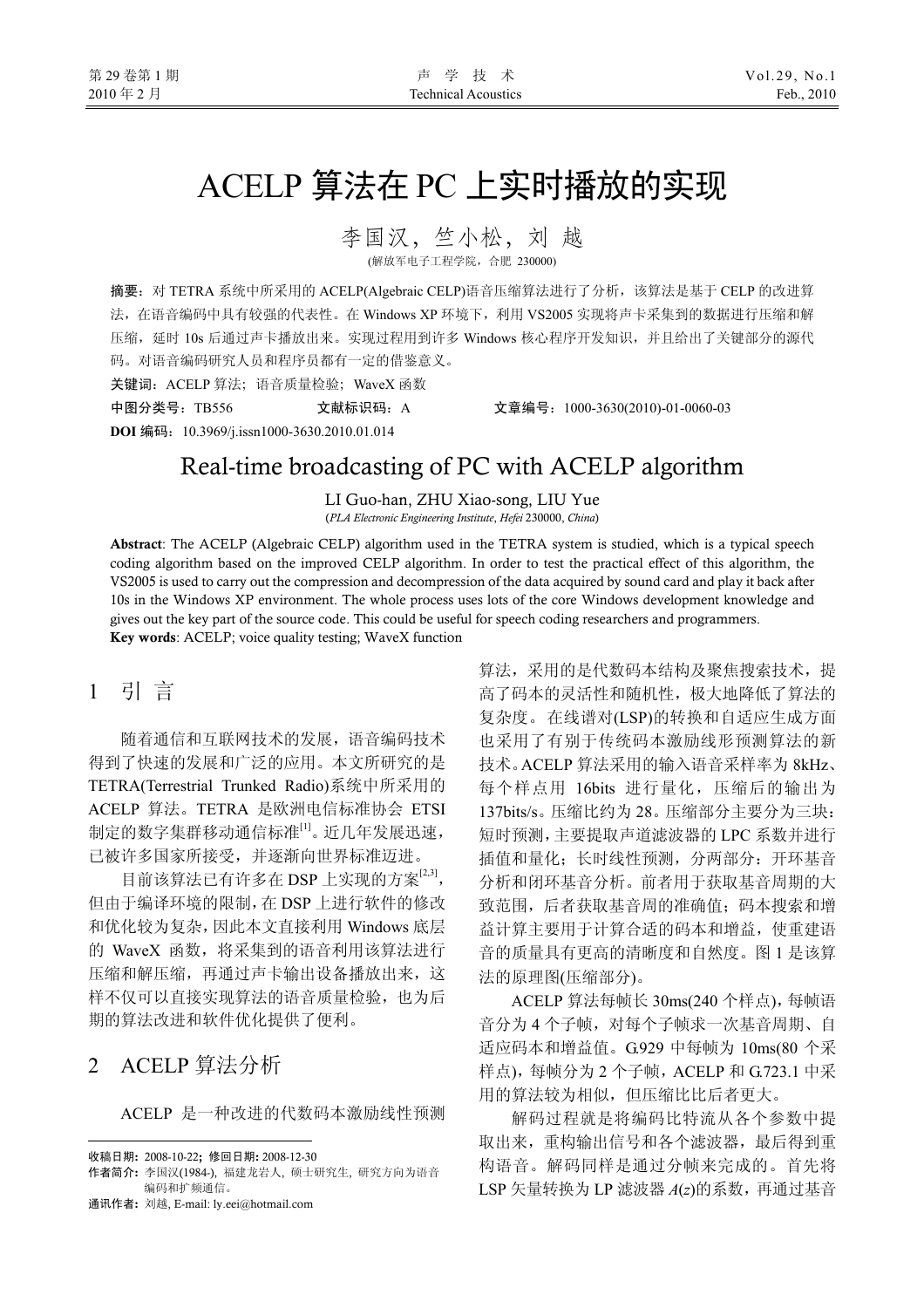

延时查找基音的整数和分数分量,将激励进行解 码,对解码后的激励信号通过后基音滤波器送入合 成滤波器,得到合成信号。合成信号经过共振峰后 滤波器和增益放大单元控制得到输出的语音信号。

### 3 ACELP 算法在 PC 上的实时播放 方案

#### 3.1 函数简介和参数设定

采用Windows底层的API函数实现对声卡的控 制。在 Windows 中提供了许多对声卡进行控制的函 数,如 PlaySound、sndPlaySound、MCI 函数等, 但上述函数仅能实现对文件的操作,如果想要实现 语音的同步播放就必须实现对声卡缓冲区的操作。 WaveX 函数可以直接设定声卡的采样率、声道数、 语音量化的位数,并且可以具体到对播放缓冲区和 录制缓冲区进行操作。为便于后面的介绍, 现将要 用到的函数和定义的变量进行介绍(见表 1 所示)。

#### 3.2 实现方案和关键代码

采用了多线程和定时器相结合的方案进行语 音的采集、处理和播放。程序分为三个部分:主线 程完成声卡设备的初始化,打开声卡录入设备,设 置定时器,进行语音压缩的预处理,创建辅助线程; 辅助线程延时 10s 后打开声卡播放设备;定时器中 的回调函数每隔 30ms 将声卡录入设备中的两帧进 行压缩和解压缩,然后放入播放缓冲区中。程序实

表 1 程序中的函数和变量 Table 1 variables and function in the program

| 函数和变量               | 定义               |
|---------------------|------------------|
| waveInOpen          | 打开声卡录入设备         |
| waveInPrepareHeader | 初始化声卡,指定声卡采样的录入缓 |
|                     | 冲区等              |
| waveInAddBuffer     | 将指定的缓冲区放入声卡录入设备  |
| waveInStart         | 声卡开始录音           |
| waveOutOpen         | 打开声卡输出设备         |
| waveInPrepareHeader | 初始化声卡,指定声卡播放的波特率 |
|                     | 和播放缓冲区等          |
| waveInAddBuffer     | 将指定的缓冲区放入声卡播放设备  |
| waveOutWrite        | 声卡开始放音           |
| <b>PWAVEHDR</b>     | 语音缓冲区的头结构,可以定义缓冲 |
|                     | 区的长度等            |
| WAVEFORMATEX        | 定义波形数据的格式,如波特率、声 |
|                     | 道数等              |
| timeSetEvent        | 打开定时器,定时触发一个回调函数 |
| Coder Tetra         | 取两帧语音进行压缩        |
| Decod Tetra         | 对压缩语音进行解码        |

现过程中遇到的问题及其解决办法:

(1) 语音采集、处理和语音播放之间必须满足 一定时序关系,否则将不能够同步播放,或者播放 的并非处理后的语音。 解决办法是播放线程开始 80ms 后(此时声卡缓冲区中至少已有两帧数据),定 时器中的回调函数从声卡录入缓冲区中取两帧数 据进行压缩和解压缩,将处理后的数据放入声卡的 播放缓冲区中,定时器每 30ms 触发回调函数运行 一次,这样录入缓冲区的数据会不断地经过处理后 放入播放缓冲区,10s 后打开声卡播放设备。